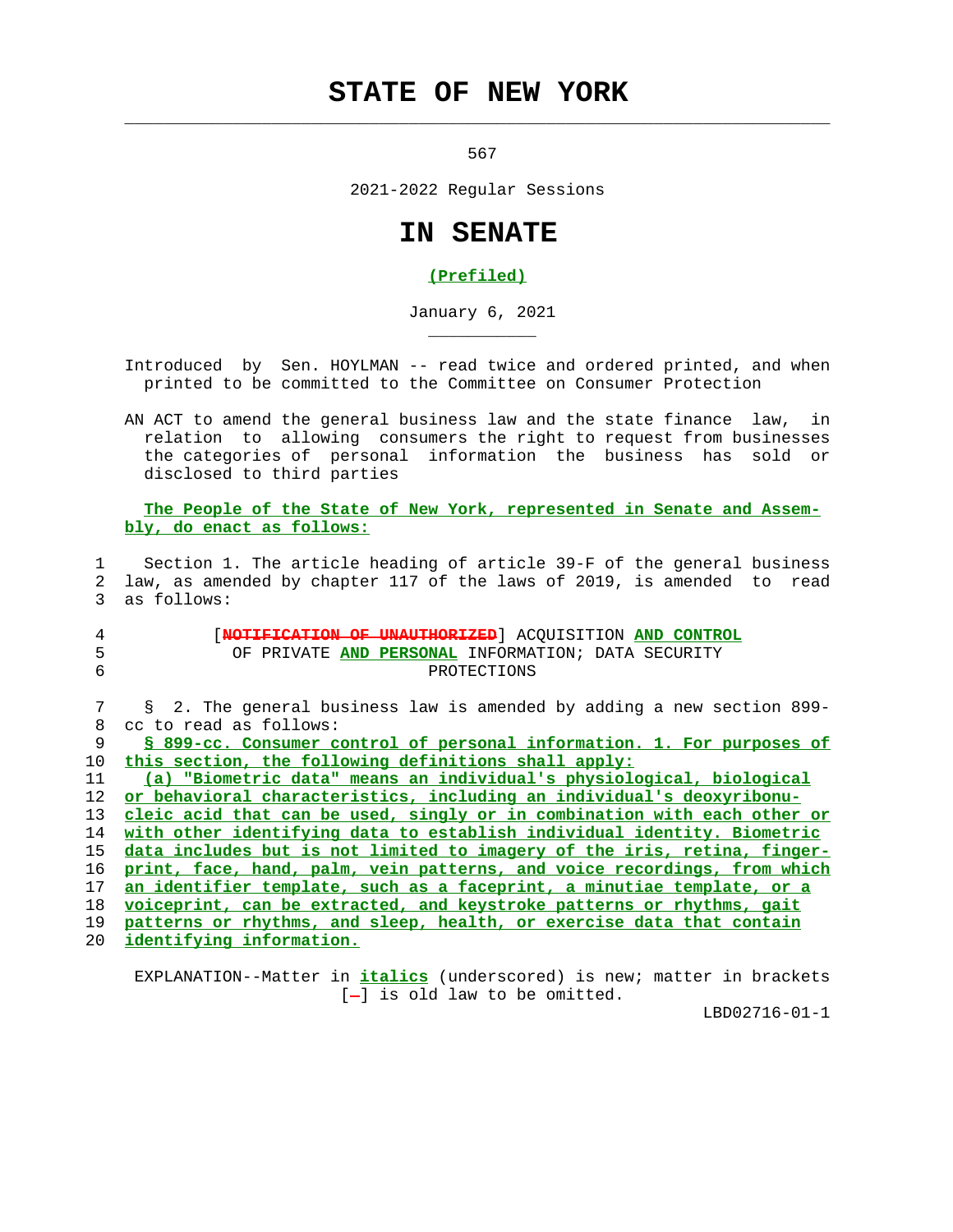**(b) "Business" means: (1) a sole-proprietorship, partnership, limited-liability company, corporation, association, or other legal entity that is organized or operated for the profit or financial benefit of its shareholders or other owners, that collects consumers' personal information, that does business in the state, and that satisfies one or more of the following thresholds: (A) has annual gross revenues in excess of fifty million dollars, as adjusted pursuant to subparagraph five of paragraph (a) of subdivision fifteen of this section; or (B) annually sells, alone or in combination, the personal information of one hundred thousand or more consumers or devices; or (C) derives fifty percent or more of its annual revenues from selling consumers' personal information; and (2) any entity that controls or is controlled by a business, as defined in paragraph one of this subdivision, and that shares common branding with the business. "Control" or "controlled" means ownership of, or the power to vote, more than fifty percent of the outstanding shares of any class of voting security of a business; control in any manner over the election of a majority of the directors, or of individ- uals exercising similar functions; or the power to exercise, directly or indirectly, a controlling influence over the management or policies of a company. "Common branding" means a shared name, servicemark, or trade- mark. (c) "Business purpose" means the use of personal information for the business's operational purposes, provided that the use of personal information shall be reasonably necessary and proportionate to achieve the operational purpose for which it is specifically permitted. Unrea- sonable or disproportionate use shall not be considered a "business purpose". Business purposes are: (1) Auditing related to a current interaction with the consumer and concurrent transactions, including but not limited to, counting ad impressions to unique visitors, verifying positioning and quality of ad impressions and auditing compliance with this specification and other standards; (2) Detecting security incidents, protecting against malicious, decep- tive, fraudulent, or illegal activity, and prosecuting those responsible for such activity; (3) Debugging to identify and repair errors that impair existing intended functionality; (4) Short-term, transient use, provided the personal information is not disclosed to another person and is not used to build a profile about a consumer or otherwise alter an individual consumer's experience outside the current interaction, including but not limited to, the contextual customization of ads shown as part of the same interaction; and (5) Performing services on behalf of the business, including maintain- ing or servicing accounts, providing customer service, processing or fulfilling orders and transactions, verifying customer information, processing payments, providing financing, providing advertising or marketing services, providing analytical services, or providing similar services on behalf of the business. (d) "Clear and conspicuous" means (1) in a color that contrasts with the background color or is otherwise distinguishable; (2) written in larger type than the surrounding text and in a fashion that calls atten- tion to the language; and (3) prominently displayed so that a reasonable**

**viewer would be able to notice, read, and understand it.**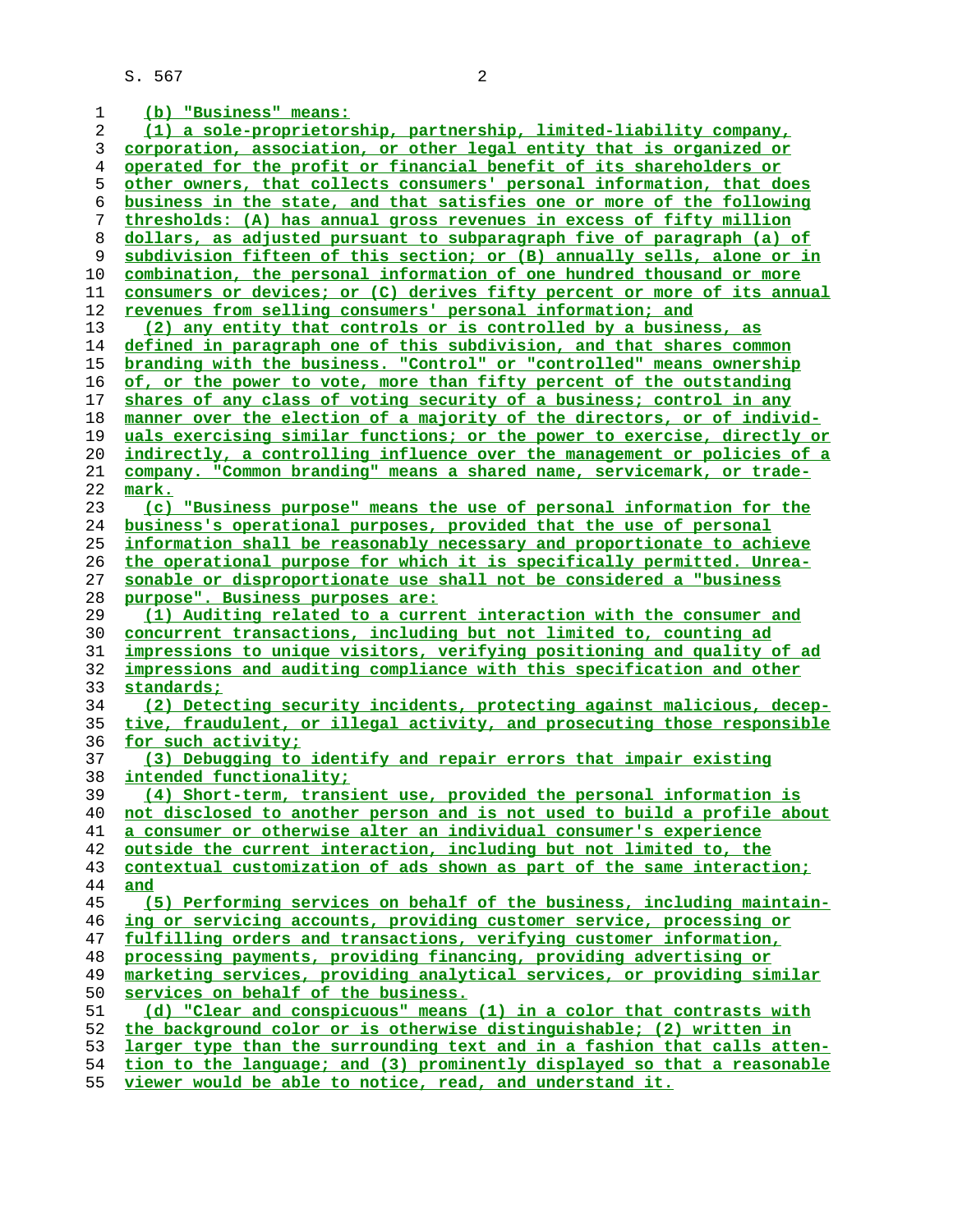| 1  | (e) "Commercial purposes" means to advance a person's commercial or             |
|----|---------------------------------------------------------------------------------|
|    |                                                                                 |
| 2  | economic interests, such as by inducing another person to buy, rent,            |
| 3  | <u>lease, join, subscribe to, provide, or exchange products, goods, proper-</u> |
| 4  | ty, information, or services, or enabling or effecting, directly or             |
| 5  | indirectly, a commercial transaction. "Commercial purposes" does not            |
|    |                                                                                 |
| 6  | include for the purpose of engaging in speech that state or federal             |
| 7  | courts have recognized as non-commercial speech, including political            |
| 8  | speech and journalism.                                                          |
| 9  | (f) "Collects", "collected" or "collection" means buying, renting,              |
| 10 | gathering, obtaining, storing, using, monitoring, accessing, or making          |
|    |                                                                                 |
| 11 | inferences based upon, any personal information pertaining to a consumer        |
| 12 | by any means.                                                                   |
| 13 | (g) "Consumer" means a natural person who is a resident of the state.           |
| 14 | (h) "De-identified" means information that cannot reasonably identify,          |
| 15 | relate to, describe, reference, be capable of being associated with, or         |
| 16 | be linked, directly or indirectly, to a particular consumer or device,          |
|    |                                                                                 |
| 17 | provided that a business that uses de-identified information: (1) has           |
| 18 | implemented technical safeguards that prohibit re-identification of the         |
| 19 | consumer or consumers to whom the information may pertain; (2) has              |
| 20 | implemented business processes that specifically prohibit re-identifica-        |
| 21 | tion of the information; (3) has implemented business processes to              |
| 22 | prevent inadvertent release of de-identified information; and (4) makes         |
|    |                                                                                 |
| 23 | no attempt to re-identify the information.                                      |
| 24 | (i) "Designated methods for submitting requests" means a mailing                |
| 25 | address, e-mail address, web page, web portal, toll-free telephone              |
| 26 | number, or other applicable contact information, whereby consumers may          |
| 27 | submit a request or direction under this section. If the consumer does          |
| 28 | not maintain an account with the business, the business shall provide an        |
| 29 | opportunity for the consumer to designate whether the consumer wishes to        |
| 30 |                                                                                 |
|    | <u>receive the information required to be disclosed pursuant to subdivi-</u>    |
| 31 | sions two and three of this section by mail or electronically, at the           |
|    |                                                                                 |
| 32 | consumer's option.                                                              |
| 33 | (j) "Homepage" means the introductory page of a website and any                 |
| 34 |                                                                                 |
|    | webpage where personal information is collected. In the case of an              |
| 35 | online service, such as a mobile application, homepage means the appli-         |
| 36 | cation's platform page, a link within the application, such as from the         |
| 37 | application configuration, "about", "information", or settings page, and        |
| 38 | any other location that allows consumers to review the notice required          |
| 39 | by paragraph (a) of subdivision seven of this section, including but not        |
| 40 | limited to, before downloading the application.                                 |
| 41 | (k) "Infer" or "inference" means the derivation of information, data,           |
|    |                                                                                 |
| 42 | assumptions, or conclusions from facts, evidence, or another source of          |
| 43 | information or data.                                                            |
| 44 | (1) "Person" means an individual, proprietorship, firm, partnership,            |
| 45 | joint venture, syndicate, business trust, company, corporation, limited         |
| 46 | liability company, association, committee, and any other organization or        |
| 47 | group of persons acting in concert.                                             |
| 48 | (m) (1) "Personal information" means information that identifies,               |
|    |                                                                                 |
| 49 | relates to, describes, references, is capable of being associated with,         |
| 50 | or could reasonably be linked, directly or indirectly, with a particular        |
| 51 | consumer or device, including, but not limited to:                              |
| 52 | (A) any information that identifies, relates to, describes, or is               |
| 53 | capable of being associated with, a particular individual, including,           |
| 54 | but not limited to, his or her name, alias, signature, social security          |
| 55 | number, physical characteristics or description, address, electronic            |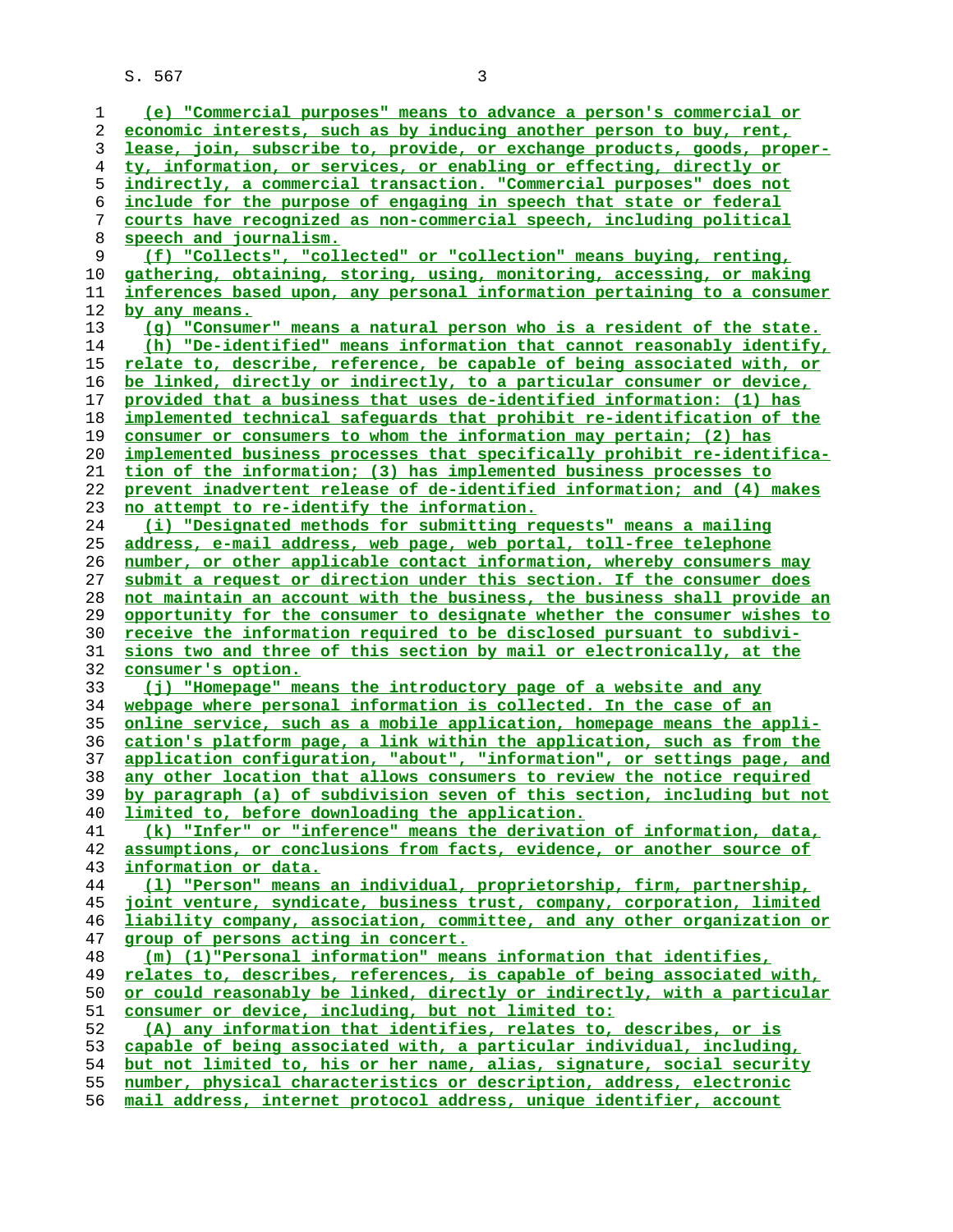| 1  | name, telephone number, passport number, driver's license or state iden-      |
|----|-------------------------------------------------------------------------------|
| 2  | tification card number, insurance policy number, education, employment,       |
| 3  | employment history, bank account number, credit card number, debit card       |
| 4  | number, or any other financial information, medical information, or           |
| 5  | health insurance information;                                                 |
| 6  | (B) characteristics of protected classifications under state or feder-        |
| 7  | <u>al law;</u>                                                                |
| 8  | (C) commercial information, including records of property, products or        |
| 9  | services provided, obtained, or considered, or other purchasing or            |
| 10 | consuming histories or tendencies;                                            |
| 11 | (D) biometric data;                                                           |
| 12 | (E) internet or other electronic network activity information, includ-        |
| 13 | <u>ing but not limited to, browsing history, search history, and informa-</u> |
| 14 | tion regarding a consumer's interaction with a website, application, or       |
| 15 | <u>advertisement;</u>                                                         |
| 16 | $(F)$ geolocation data;                                                       |
|    | (G) audio, electronic, visual, thermal, olfactory, or similar informa-        |
| 17 |                                                                               |
| 18 | tion;                                                                         |
| 19 | (H) psychometric information;                                                 |
| 20 | (I) professional or employment-related information;                           |
| 21 | (J) inferences drawn from any of the information identified above; and        |
| 22 | (K) any of the categories of information set forth in this subdivision        |
| 23 | as they pertain to the minor children of the consumer.                        |
| 24 | (2) "Personal information" does not include information that is               |
| 25 | publicly available or that is de-identified.                                  |
| 26 | (n) "Probabilistic identifier" means the identification of a consumer         |
| 27 | or a device to a degree of certainty of more probable than not based on       |
| 28 | any categories of personal information included in, or similar to, the        |
| 29 | categories enumerated in subparagraph one of paragraph (m) of this            |
| 30 | subdivision.                                                                  |
| 31 | (o) "Psychometric information" means information derived or created           |
| 32 | from the use or application of psychometric theory or psychometrics,          |
| 33 | whereby through the use of any method, model, tool, or formula, observa-      |
| 34 | ble phenomena, such as actions or events, are connected, measured,            |
| 35 | assessed, or related to a consumer's attributes, including, but not           |
| 36 | limited to, psychological trends, preferences, predispositions, behav-        |
| 37 | ior, attitudes, intelligence, abilities, and aptitudes.                       |
| 38 | (p) "Publicly available" means information that is lawfully made              |
| 39 | available from federal, state, or local government records. "Publicly         |
| 40 | available" does not mean biometric information collected by a business        |
| 41 | about a consumer without the consumer's knowledge.                            |
| 42 | $(q)(1)$ "Sell", "selling", "sale" or "sold" means: (A) selling, rent-        |
| 43 | ing, releasing, disclosing, disseminating, making available, trans-           |
| 44 | ferring, or otherwise communicating orally, in writing, or by electronic      |
| 45 | or other means, a consumer's personal information by the business to a        |
| 46 | third party for valuable consideration; or (B) sharing orally, in writ-       |
| 47 | ing, or by electronic or other means, a consumer's personal information       |
| 48 | with a third party, whether for valuable consideration or for no consid-      |
|    |                                                                               |
| 49 | eration, for the third party's commercial purposes.                           |
| 50 | (2) For purposes of this section, a business does not sell personal           |
| 51 | information when:                                                             |
| 52 | (A) A consumer uses the business: (i) to intentionally disclose               |
| 53 | personal information, or (ii) to intentionally interact with a third          |
| 54 | party. An intentional interaction occurs when the consumer intends to         |

**interact with the third party via one or more deliberate interactions.**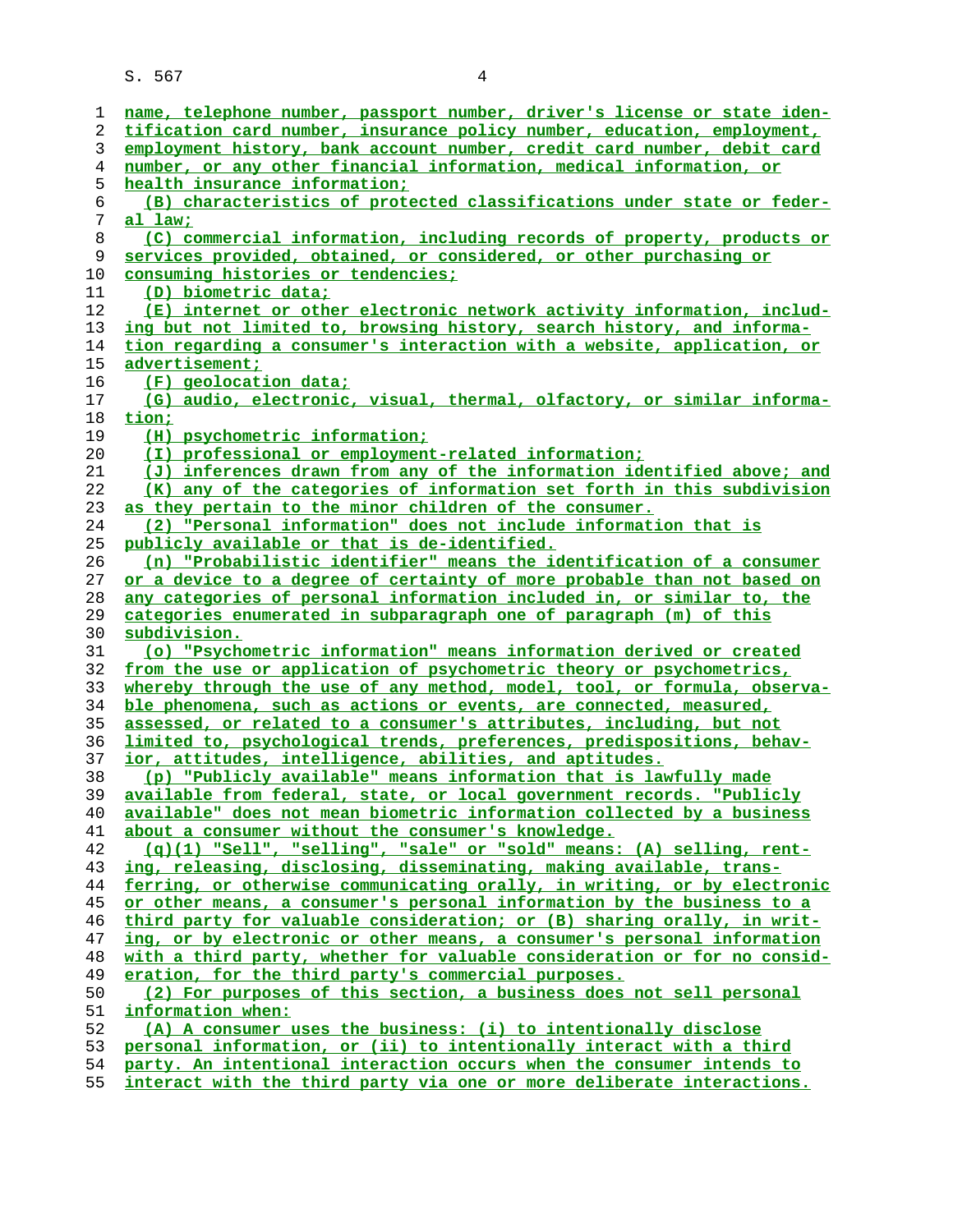| 1  | Hovering over, muting, pausing, or closing a given piece of content does |
|----|--------------------------------------------------------------------------|
|    | not constitute a consumer's intent to interact with a third party; or    |
| 2  |                                                                          |
| 3  | (B) The business uses an identifier for a consumer who has opted out     |
| 4  | of the sale of the consumer's personal information for the purposes of   |
| 5  | alerting third parties that the consumer has opted out of the sale of    |
| 6  | the consumer's personal information.                                     |
| 7  | (r) "Service" or "services" means work, labor, and services, including   |
| 8  | services furnished in connection with the sale or repair of goods.       |
| 9  | (s) "Third party" means any person who is not:                           |
| 10 | (1) The business that collects personal information from consumers       |
| 11 | under this section; or                                                   |
|    |                                                                          |
| 12 | (2) A person to whom the business discloses a consumer's personal        |
| 13 | information for a business purpose pursuant to a written contract,       |
| 14 | provided that the contract:                                              |
| 15 | (A) Prohibits the person receiving the personal information from: (i)    |
| 16 | selling the personal information; (ii) retaining, using, or disclosing   |
| 17 | the personal information for any purpose other than for the specific     |
| 18 | purpose of performing the services specified in the contract, including  |
| 19 | retaining, using, or disclosing the personal information for a commer-   |
| 20 | cial purpose other than providing the services specified in the          |
| 21 | contract; and (iii) retaining, using, or disclosing the information      |
| 22 | outside of the direct business relationship between the person and the   |
| 23 | business; and                                                            |
| 24 | (B) Includes a certification made by the person receiving the personal   |
| 25 | information that the person understands the restrictions in clause (A)   |
|    |                                                                          |
| 26 | of this subparagraph and will comply with them. A person covered by this |
| 27 | subparagraph that violates any of the restrictions set forth in this     |
| 28 | section shall be liable for such violations under this section. A busi-  |
| 29 | ness that discloses personal information to a person covered by this     |
| 30 | subparagraph in compliance with such subparagraph shall not be liable    |
| 31 | under this section if the person receiving the personal information uses |
| 32 | it in violation of the restrictions set forth in this section, provided  |
| 33 | that, at the time of disclosing the personal information, the business   |
| 34 | does not have actual knowledge, or reason to believe, that the person    |
| 35 | <u>intends to commit such a violation.</u>                               |
| 36 | (t) "Unique identifier" means a persistent identifier that can be used   |
| 37 | to recognize a consumer or a device over time and across different       |
| 38 | services, including but not limited to, a device identifier; internet    |
| 39 | protocol address: cookies, beacons, pixel tags, mobile ad identifiers,   |
| 40 | or similar technology; customer number, unique pseudonym, or user alias; |
| 41 | and telephone numbers, or other forms of persistent or probabilistic     |
| 42 | identifiers that can be used to identify a particular consumer or        |
| 43 | device.                                                                  |
| 44 | (u) "Verifiable request" means a request that: (1) is made by a          |
| 45 | consumer, by a consumer on behalf of the consumer's minor child, or by a |
| 46 | person authorized by the consumer to act on the consumer's behalf; and   |
| 47 | (2) the business has verified, pursuant to regulations adopted by the    |
| 48 | attorney general pursuant to subparagraph seven of paragraph (a) of      |
| 49 | subdivision fifteen of this section, to be the consumer about whom the   |
| 50 | business has collected personal information. A business is not obligated |
| 51 | to provide information to the consumer pursuant to subdivisions two and  |
| 52 | three of this section if the business cannot verify, pursuant to this    |
| 53 | subdivision and regulations adopted by the attorney general pursuant to  |
| 54 | subparagraph seven of paragraph (a) of subdivision fifteen of this       |
| 55 | section, that the consumer making the request is the consumer about whom |

**the business has collected information.**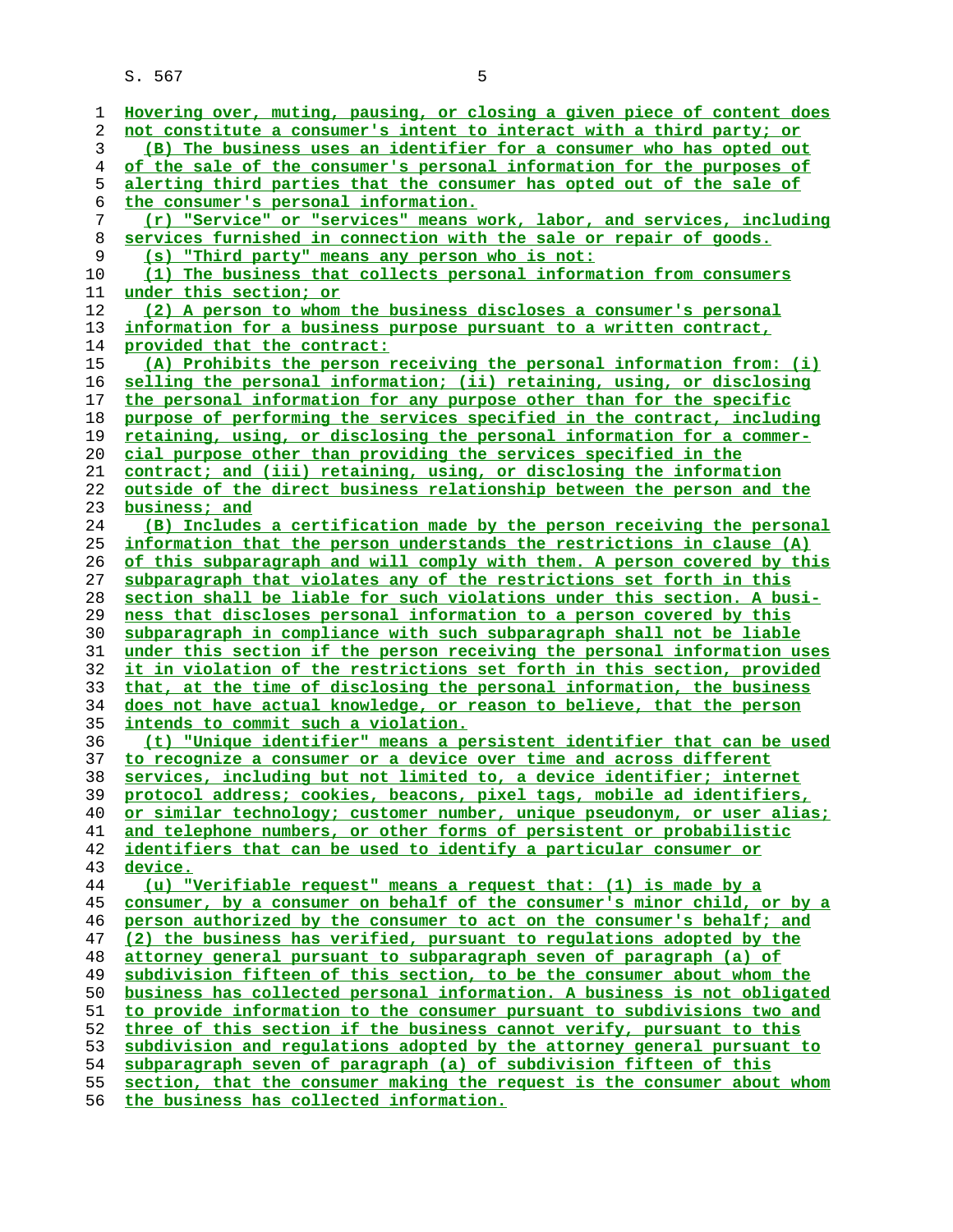**2. (a) A consumer shall have the right to request that a business that collects personal information about the consumer disclose to the consum- er the categories of personal information it has collected about that consumer. (b) A business that collects personal information about a consumer shall disclose to the consumer, pursuant to subparagraph three of para- graph (a) of subdivision six of this section, the information specified in paragraph (a) of subdivision one of this section upon receipt of a verifiable request from the consumer. (c) A business that collects personal information about consumers shall disclose, pursuant to clause (B) of subparagraph five of paragraph (a) of subdivision six of this section, the categories of personal information it has collected about consumers. 3. (a) A consumer shall have the right to request that a business that sells the consumer's personal information, or that discloses it for a business purpose, disclose to that consumer: (1) the categories of personal information that the business sold about the consumer and the identity of the third parties to whom such personal information was sold, by category or categories of personal information for each third party to whom such personal information was sold; and (2) the categories of personal information that the business disclosed about the consumer for a business purpose and the identity of the persons to whom such personal information was disclosed for a business purpose, by category or categories of personal information for each person to whom such personal information was disclosed for a business purpose. (b) A business that sells personal information about a consumer, or that discloses a consumer's personal information for a business purpose, shall disclose, pursuant to subparagraph four of paragraph (a) of subdi- vision six of this section, the information specified in paragraph (a) of this subdivision to the consumer upon receipt of a verifiable request from the consumer. (c) A business that sells consumers' personal information, or that discloses consumers' personal information for a business purpose, shall disclose, pursuant to clause (C) of subparagraph five of paragraph (a) of subdivision six of this section: (1) the category or categories of consumers' personal information it has sold; or if the business has not sold consumers' personal information, it shall disclose that fact; and (2) the category or categories of consumers' personal information it has disclosed for a business purpose; or if the business has not disclosed consumers' personal information for a business purpose, it shall disclose that fact. 4. (a) A consumer shall have the right, at any time, to direct a busi- ness that sells personal information about the consumer not to sell the consumer's personal information. This right may be referred to as the right to opt out. (b) Notwithstanding paragraph (a) of this subdivision, a business shall not sell the personal information of consumers if the business has actual knowledge, or willfully disregards, that the consumer is less than sixteen years of age, unless the consumer, in the case of consumers thirteen, fourteen and fifteen years of age, or the consumer's parent or guardian, in the case of consumers who are less than thirteen years of age, has affirmatively authorized the sale of the consumer's personal information. This right may be referred to as the right to opt in. (c) A business that sells consumers' personal information shall provide notice to consumers, pursuant to paragraph (a) of subdivision seven of this section, that such information may be sold and that**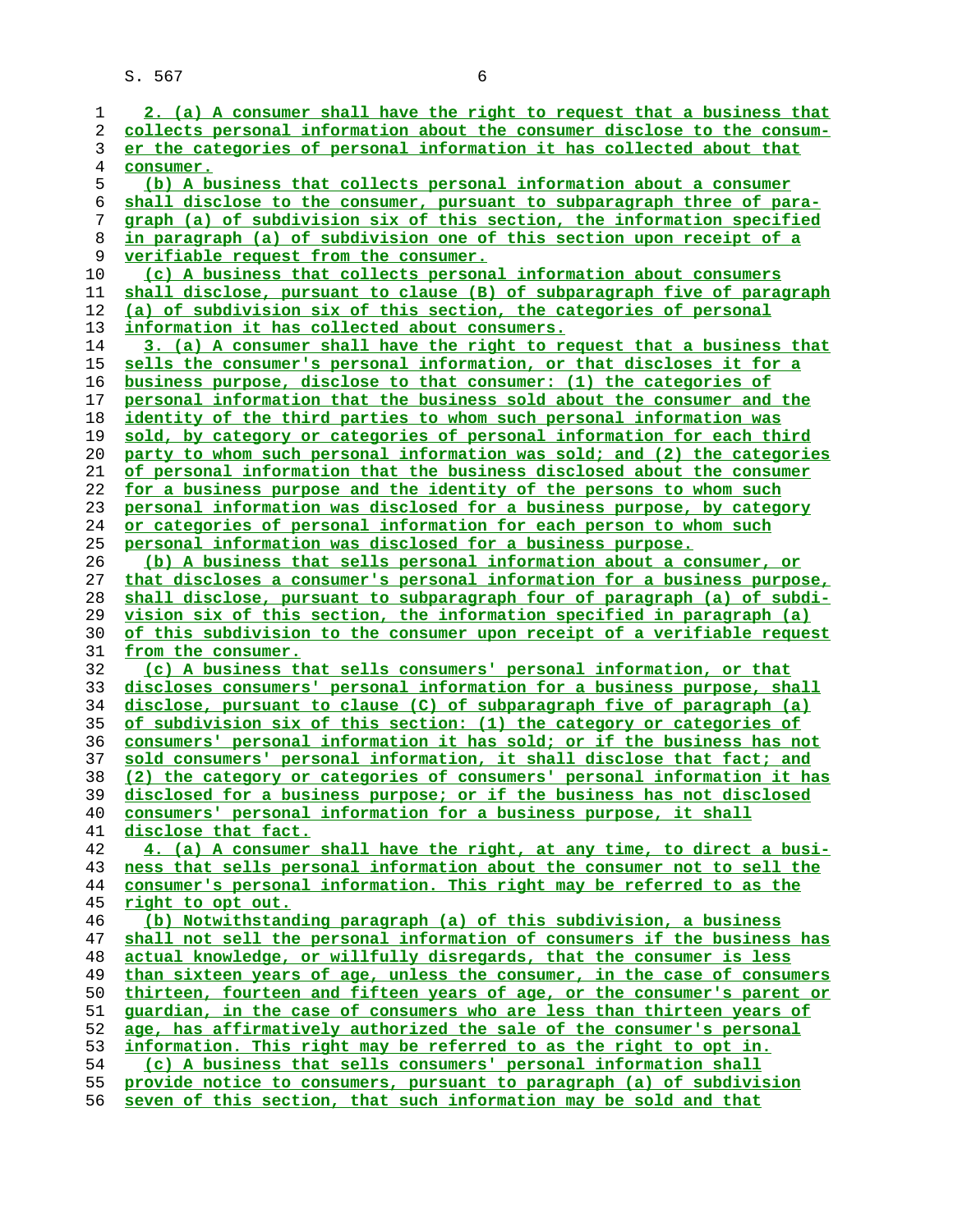| 1        | consumers have the right to opt out of the sale of their personal infor-                                                                       |
|----------|------------------------------------------------------------------------------------------------------------------------------------------------|
| 2        | mation.                                                                                                                                        |
| 3        | (d) A business that has received direction from a consumer not to sell                                                                         |
| 4        | the consumer's personal information, or, in the case of a minor consum-                                                                        |
| 5        | er's personal information, has not received consent to sell the minor                                                                          |
| 6        | consumer's personal information, shall be prohibited, pursuant to                                                                              |
| 7        | subparagraph four of paragraph (a) of subdivision seven of this section,                                                                       |
| 8        | from selling the consumer's personal information after its receipt of                                                                          |
| 9        | the consumer's direction, unless the consumer subsequently provides                                                                            |
| 10       | express authorization for the sale of the consumer's personal informa-                                                                         |
| 11       | tion.                                                                                                                                          |
| 12       | 5. A business shall be prohibited from discriminating against a                                                                                |
| 13       | consumer because the consumer requested information pursuant to subdivi-                                                                       |
| 14       | sions two and three of this section, or because the consumer directed                                                                          |
| 15       | the business not to sell the consumer's personal information pursuant to                                                                       |
| 16       | subdivision four of this section, or because the consumer otherwise                                                                            |
| 17       | exercised rights under this title, or exercised the consumer's rights to                                                                       |
| 18       | enforce this section, including but not limited to, by: (a) denying                                                                            |
| 19       | goods or services to the consumer; (b) charging different prices or                                                                            |
| 20       | rates for goods or services, including through the use of discounts or                                                                         |
| 21       | other benefits or imposing penalties; (c) providing a different level or                                                                       |
| 22       | quality of goods or services to the consumer; or (d) suggesting that the                                                                       |
| 23       | consumer will receive a different price or rate for goods or services,                                                                         |
| 24       | or a different level or quality of goods or services, if the consumer                                                                          |
| 25       | exercises the consumer's rights under this section.                                                                                            |
| 26       | 6. (a) In order to comply with subdivisions two, three and five of                                                                             |
| 27       | this section, a business shall:                                                                                                                |
| 28       | (1) Make available to consumers two or more designated methods for                                                                             |
| 29       | submitting requests for information required to be disclosed pursuant to                                                                       |
| 30       | subdivisions two and three of this section, including, at a minimum, a                                                                         |
| 31       | toll-free telephone number, and if the business maintains a website, a                                                                         |
| 32       | website address.                                                                                                                               |
| 33       | (2) Disclose and deliver the required information to a consumer free                                                                           |
| 34       | of charge within forty-five days of receiving a verifiable request from                                                                        |
| 35       | the consumer. The business shall promptly take steps to determine wheth-                                                                       |
| 36       | er the request is a verifiable request, but this shall not extend the                                                                          |
| 37       | business's duty to disclose and deliver the information within forty-                                                                          |
| 38<br>39 | five days of receipt of the consumer's request. The disclosure shall                                                                           |
| 40       | cover the twelve-month period preceding the business's receipt of the<br>verifiable request and shall be made in writing and delivered through |
| 41       | the consumer's account with the business, if the consumer maintains an                                                                         |
| 42       | account with the business, or by mail or electronically at the consum-                                                                         |
| 43       | er's option if the consumer does not maintain an account with the busi-                                                                        |
| 44       | ness. The business shall not require the consumer to create an account                                                                         |
| 45       | with the business in order to make a verifiable request.                                                                                       |
| 46       | (3) For purposes of paragraph (b) of subdivision two of this section:                                                                          |
| 47       | (A) identify the consumer, associate the information provided by the                                                                           |
| 48       | consumer in the verifiable request to any personal information previous-                                                                       |
| 49       | ly collected by the business about the consumer; and (B) identify by                                                                           |
| 50       | category or categories the personal information collected about the                                                                            |
| 51       | consumer in the preceding twelve months by reference to the enumerated                                                                         |
| 52       | category or categories in paragraph (c) of this subdivision that most                                                                          |
| 53       | closely describes the personal information collected.                                                                                          |
| 54       | (4) For purposes of paragraph (b) of subdivision three of this                                                                                 |
| 55       | section: (A) identify the consumer, associate the information provided                                                                         |
| 56       | by the consumer in the verifiable request to any personal information                                                                          |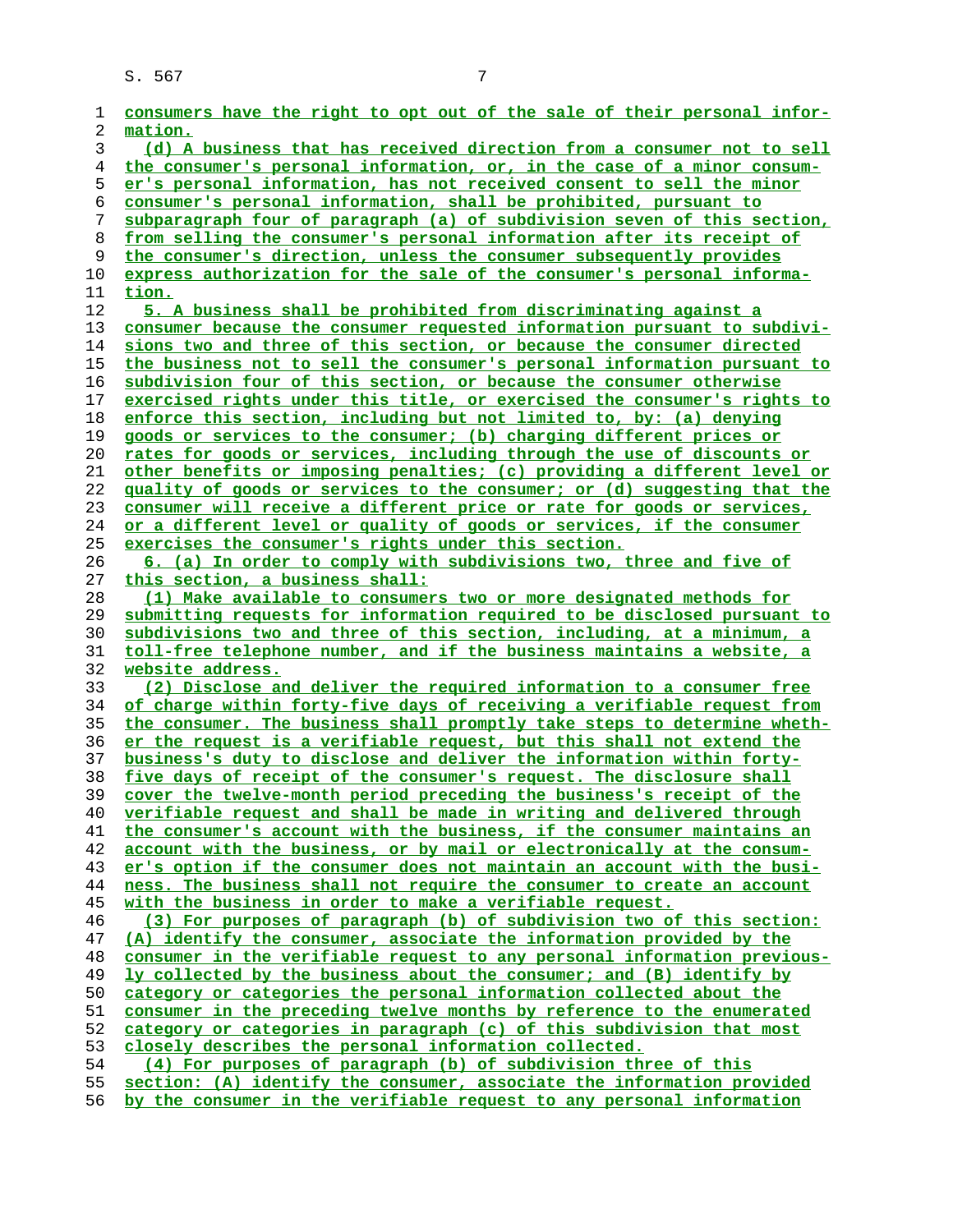**business sold in the preceding twelve months by reference to the enumer- ated category or categories in paragraph (c) of this subdivision that most closely describes the personal information, and provide accurate names and contact information for the third parties to whom the consum- er's personal information was sold in the preceding twelve months by reference to the enumerated category or categories in paragraph (c) of this subdivision that most closely describes the personal information sold for each third party; and (C) identify by category or categories the personal information of the consumer that the business disclosed for a business purpose in the preceding twelve months by reference to the enumerated category or categories in paragraph (c) of this subdivision that most closely describes the personal information, and provide accu- rate names and contact information for the persons to whom the consum- er's personal information was disclosed for a business purpose in the preceding twelve months by reference to the enumerated category or cate- gories in paragraph (c) of this subdivision of this section that most closely describes the personal information disclosed for each person. The business shall disclose the information required by clauses (B) and (C) of this subparagraph in two separate lists. (5) Disclose the following information in its online privacy policy or policies if the business has an online privacy policy or policies and in any New York-specific description of consumers' privacy rights, or if the business does not maintain such policies, on its website, and update such information at least once every twelve months: (A) A description of a consumer's rights pursuant to subdivisions two, three and five of this section, and one or more designated methods for submitting requests; (B) For purposes of paragraph (c) of subdivision two of this section, a list of the categories of personal information it has collected about consumers in the preceding twelve months by reference to the enumerated category or categories in paragraph (c) of this subdivision that most closely describes the personal information collected; and (C) For purposes of subparagraphs one and two of paragraph (c) of subdivision three of this section, two separate lists: (i) a list of the categories of personal information it has sold about consumers in the preceding twelve months by reference to the enumerated category or cate- gories in paragraph (c) of this subdivision that most closely describes the personal information sold, or if the business has not sold consum- ers' personal information in the preceding twelve months, the business shall disclose that fact; and (ii) a list of the categories of personal information it has disclosed about consumers for a business purpose in the preceding twelve months by reference to the enumerated category or categories in paragraph (c) of this subdivision that most closely describes the personal information disclosed, or if the business has not disclosed consumers' personal information for a business purpose in the preceding twelve months, the business shall disclose that fact. (6) Ensure that all individuals responsible for handling consumer inquiries about the business's privacy practices or the business's compliance with this section are informed of all requirements in this**

**subdivision, as well as in subdivisions two, three and five of this section, and how to direct consumers to exercise their rights under**

**those sections; and**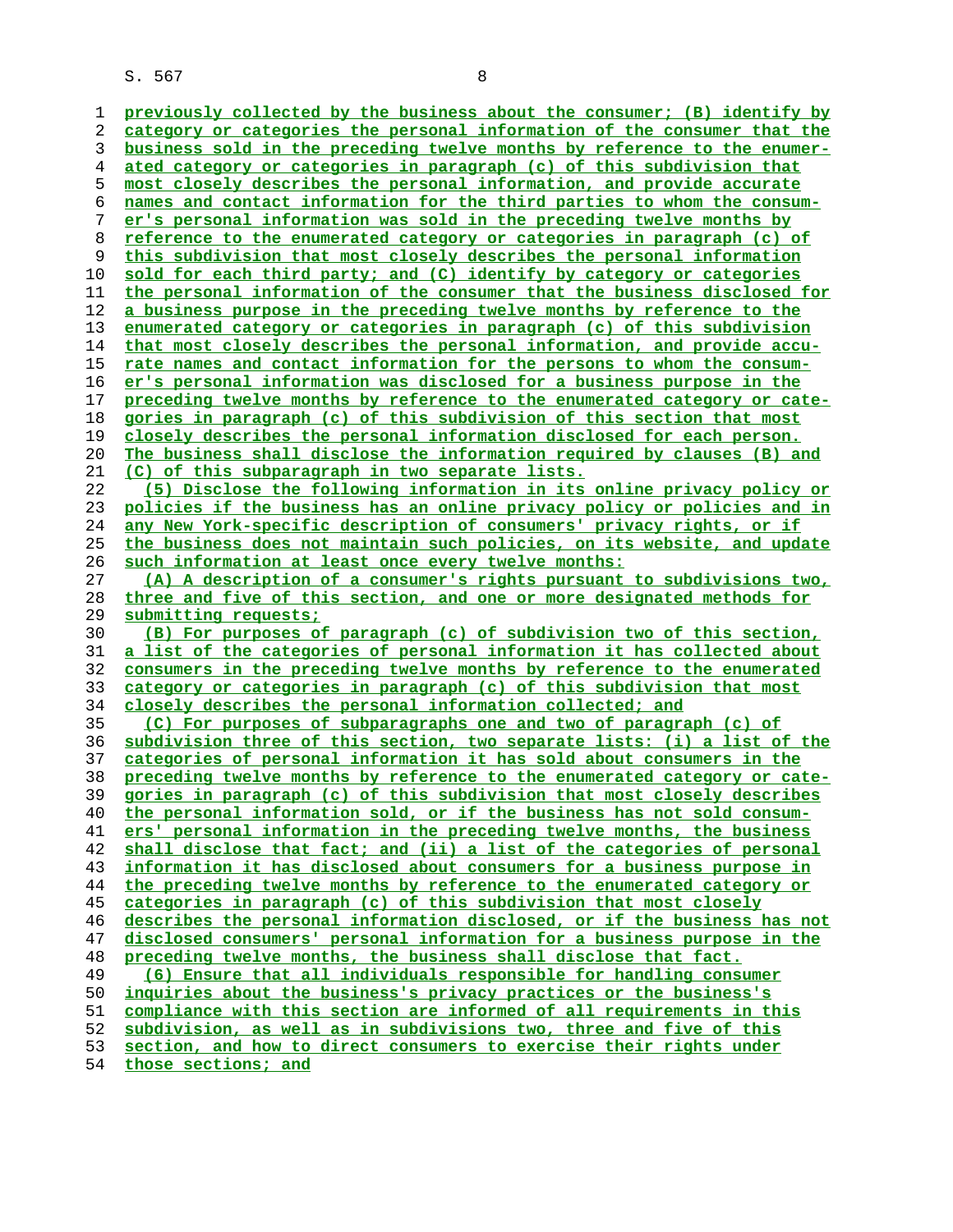| 1        | (7) Use any personal information collected from the consumer in         |
|----------|-------------------------------------------------------------------------|
| 2        | connection with the business's verification of the consumer's request   |
| 3        | solely for the purposes of verification.                                |
| 4        | (b) A business is not obligated to provide the information required by  |
| 5        | subdivisions two and three of this section to the same consumer more    |
| 6        | than once in a twelve-month period.                                     |
| 7        | (c) The categories of personal information required to be disclosed     |
| 8        | pursuant to subdivisions two and three of this section are all of the   |
| 9        | following:                                                              |
| 10       | (1) Identifiers such as a real name, alias, postal address, unique      |
| 11       | identifier, internet protocol address, electronic mail address, account |
| 12       | name, social security number, driver's license number, passport number, |
| 13       | or other similar identifiers;                                           |
| 14       | (2) All categories of personal information enumerated in paragraph (a)  |
| 15       | of subdivision one of this section;                                     |
| 16       | (3) All categories of personal information relating to characteristics  |
| 17       | of protected classifications under state or federal law, with specific  |
| 18       | reference to the category of information that has been collected, such  |
| 19       | as race, ethnicity, or gender;                                          |
| 20       | (4) Commercial information, including records of property, products or  |
| 21       | services provided, obtained, or considered, or other purchasing or      |
| 22       | consuming histories or tendencies;                                      |
| 23       | (5) Biometric data;                                                     |
| 24       | (6) Internet or other electronic network activity information, includ-  |
| 25       | ing but not limited to, browsing history, search history, and informa-  |
| 26       | tion regarding a consumer's interaction with a website, application, or |
| 27       | advertisement;                                                          |
| 28       | (7) Geolocation data;                                                   |
| 29       | (8) Audio, electronic, visual, thermal, olfactory, or similar informa-  |
| 30       | tion;                                                                   |
| 31       | (9) Psychometric information;                                           |
| 32       | (10) Professional or employment-related information;                    |
| 33       | (11) Inferences drawn from any of the information identified above;     |
|          | and                                                                     |
| 34       |                                                                         |
| 35       | (12) Any of the categories of information set forth in this paragraph   |
| 36       | as they pertain to the minor children of the consumer.                  |
| 37<br>38 | 7. (a) A business that is required to comply with subdivision four of   |
|          | this section shall:                                                     |
| 39       | (1) Provide a clear and conspicuous link on the business's homepage,    |
| 40       | titled "Do Not Sell My Personal Information", to a webpage that enables |
| 41       | a consumer, or a person authorized by the consumer, to opt out of the   |
| 42       | sale of the consumer's personal information. A business shall not       |
| 43       | require a consumer to create an account in order to direct the business |
| 44       | not to sell the consumer's personal information;                        |
| 45       | (2) Include a description of a consumer's rights pursuant to subdivi-   |
| 46       | sion four of this section, along with a separate link to the "Do Not    |
| 47       | Sell My Personal Information" webpage in: (A) its online privacy policy |
| 48       | or policies if the business has an online privacy policy or policies,   |
| 49       | and (B) any state specific description of consumers' privacy rights;    |
| 50       | (3) Ensure that all individuals responsible for handling consumer       |
| 51       | inquiries about the business's privacy practices or the business's      |
| 52       | compliance with this section are informed of all requirements in this   |
| 53       | subdivision as well as subdivision four of this section, and how to     |
| 54       | direct consumers to exercise their rights under those sections;         |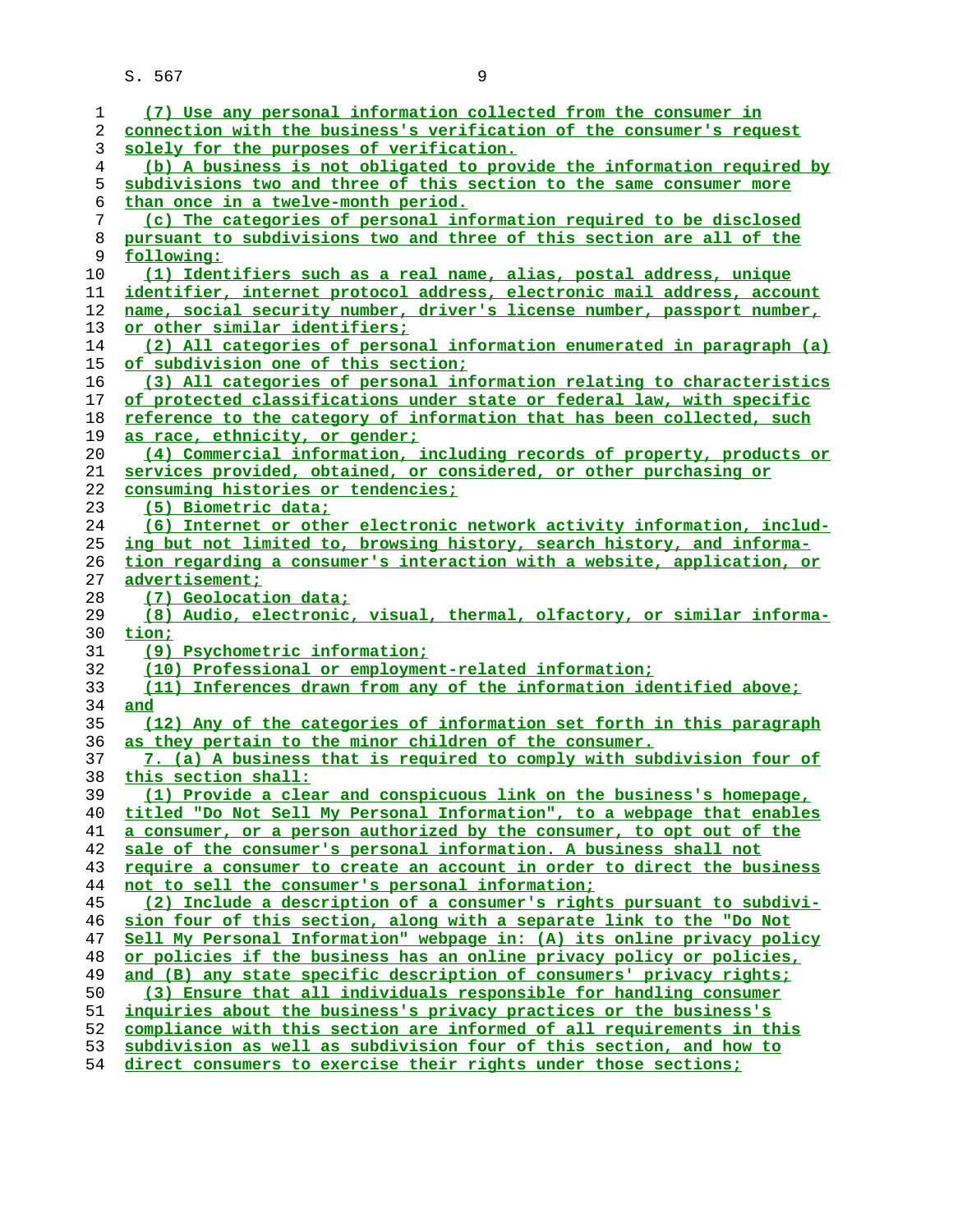| ı        | (4) For consumers who exercise their right to opt out of the sale of                                                               |
|----------|------------------------------------------------------------------------------------------------------------------------------------|
| 2        | their personal information, refrain from selling personal information                                                              |
| 3        | collected by the business about the consumer;                                                                                      |
| 4        | (5) For a consumer who has opted out of the sale of the consumer's                                                                 |
| 5        | personal information, respect the consumer's decision to opt out for at                                                            |
| 6        | least twelve months before requesting that the consumer authorize the                                                              |
| 7        | sale of the consumer's personal information; and                                                                                   |
| 8        | (6) Use any personal information collected from the consumer in                                                                    |
| 9        | connection with the submission of the consumer's opt out request solely                                                            |
| 10       | for the purposes of complying with the opt out request.                                                                            |
| 11       | (b) A consumer may authorize another person to opt out on the consum-                                                              |
| 12       | er's behalf, and a business shall comply with an opt out request                                                                   |
| 13       | received from a person authorized by the consumer to act on the consum-                                                            |
| 14       | er's behalf.                                                                                                                       |
| 15       | 8. (a) The obligations imposed on businesses by subdivisions two and                                                               |
| 16       | seven of this section shall not restrict a business's ability to:                                                                  |
| 17       | (1) comply with federal, state, or local laws;                                                                                     |
| 18       | (2) comply with a civil, criminal, or regulatory investigation or                                                                  |
| 19       | subpoena or summons by federal, state, or local authorities;                                                                       |
| 20       | (3) cooperate with law enforcement agencies concerning conduct or                                                                  |
| 21       | activity that the business reasonably and in good faith believes may                                                               |
| 22       | violate federal, state, or local law; or                                                                                           |
| 23       | (4) collect and sell a consumer's personal information if every aspect                                                             |
| 24       | of such commercial conduct takes place wholly outside of the state. For                                                            |
| 25       | purposes of this section, commercial conduct takes place wholly outside                                                            |
| 26       | of the state if the business collected such information while the                                                                  |
| 27       | consumer was outside of the state, no part of the sale of the consumer's                                                           |
| 28       | personal information occurred in the state, and no personal information                                                            |
| 29<br>30 | <u>collected while the consumer was in the state is sold.</u><br>(b) The obligations imposed on businesses by subdivisions two and |
| 31       | seven of this section shall not apply where compliance by the business                                                             |
| 32       | with this section would violate an evidentiary privilege under state law                                                           |
| 33       | and shall not prevent a business from providing the personal information                                                           |
| 34       | of a consumer to a person covered by an evidentiary privilege under                                                                |
| 35       | state law as part of a privileged communication.                                                                                   |
| 36       | (c) This section shall not apply to protected health information that                                                              |
| 37       | is collected by a covered entity governed by the medical privacy and                                                               |
| 38       | security rules issued by the Federal Department of Health and Human                                                                |
| 39       | Services, Parts 160 and 164 of Title 45 of the Code of Federal Requ-                                                               |
| 40       | lations, established pursuant to the Health Insurance Portability and                                                              |
| 41       | Availability Act of 1996 (HIPAA). For purposes of this subdivision, the                                                            |
| 42       | definitions of "protected health information" and "covered entity" from                                                            |
| 43       | the federal privacy rule shall apply.                                                                                              |
| 44       | (d) This section shall not apply to the sale of personal information                                                               |
| 45       | to or from a consumer reporting agency if that information is to be                                                                |
| 46       | reported in, or used to generate, a consumer report as defined by subdi-                                                           |
| 47       | vision (d) of Section 1681(a) of Title 15 of the United States Code, and                                                           |
| 48       | use of that information is limited by the federal Fair Credit Reporting                                                            |
| 49       | Act, 15 U.S.C. § 1681, et seq.                                                                                                     |
| 50       | 9. (a) A consumer who has suffered a violation of this section may                                                                 |
| 51       | bring an action for statutory damages. A violation of this section shall                                                           |
| 52       | be deemed to constitute an injury in fact to the consumer who has                                                                  |
| 53       | suffered the violation, and the consumer need not suffer a loss of money                                                           |
| 54       | or property as a result of the violation in order to bring an action for                                                           |

**a violation of this section.**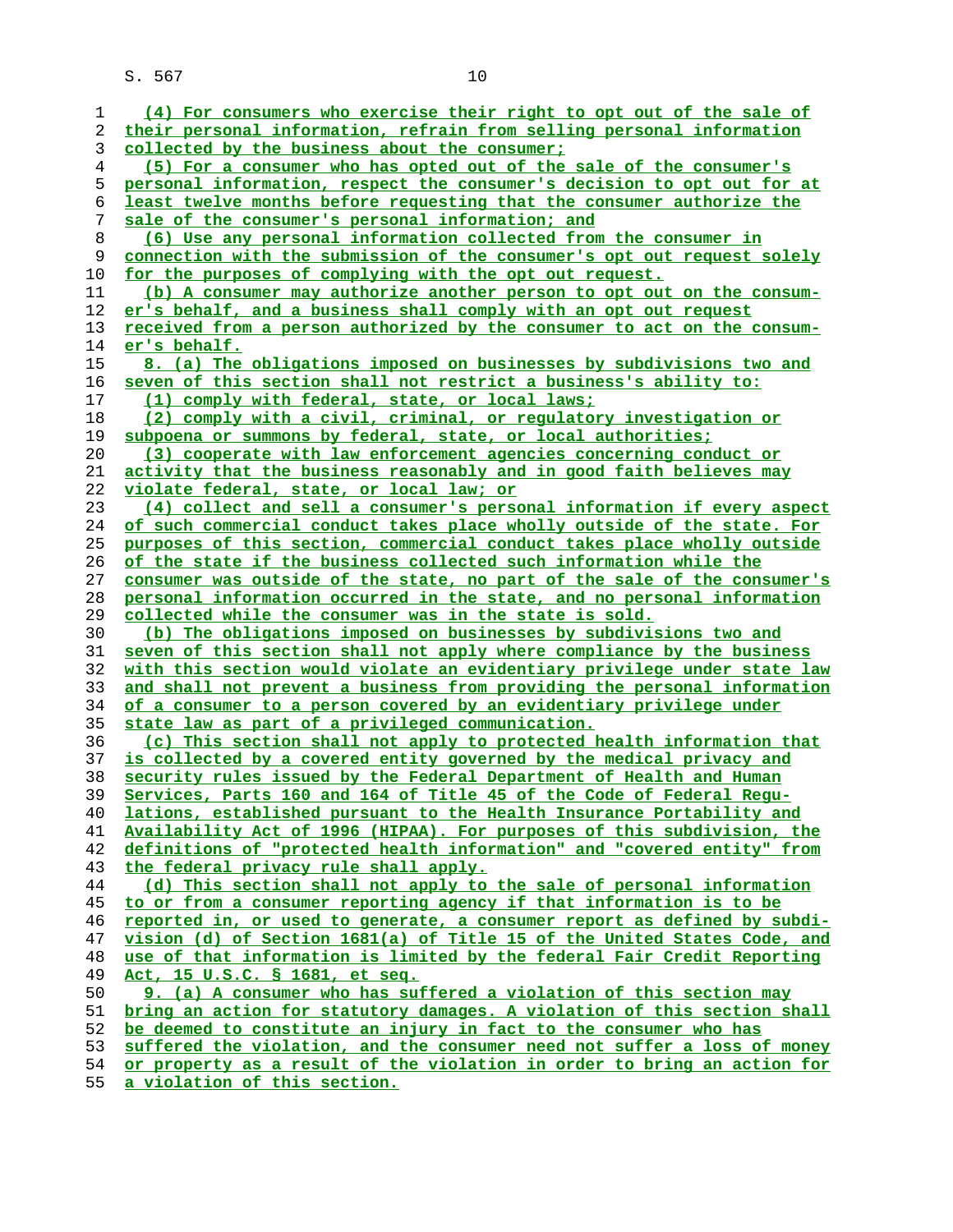**(b)(1) Any consumer who suffers an injury in fact, as described in paragraph (a) of this subdivision, shall recover statutory damages in**

**the amount of one thousand dollars or actual damages, whichever is greater, for each violation from the business or person responsible for the violation, except that in the case of a knowing and willful violation by a business or person, an individual shall recover statutory damages of not less than one thousand dollars and not more than three thousand dollars, or actual damages, whichever is greater, for each violation from the business or person responsible for the violation. (2) In assessing the amount of statutory damages, the court shall consider any one or more of the relevant circumstances presented by any of the parties to the case, including, but not limited to, the follow- ing: the nature and seriousness of the misconduct, the number of violations, the persistence of the misconduct, the length of time over which the misconduct occurred, the willfulness of the defendant's misconduct, and the defendant's assets, liabilities, and net worth. (c) Notwithstanding any other law, whenever a judgment, including any consent judgment, decree, or settlement agreement, is approved by the court in a class action based on a violation of this section, any cy pres award, unpaid cash residue, or unclaimed or abandoned class member funds attributable to a violation of this section shall be distributed exclusively to one or more nonprofit organizations to support projects that will benefit the class or similarly situated persons, further the objectives and purposes of the underlying class action or cause of action, or promote the law consistent with the objectives and purposes of the underlying class action or cause of action, unless for good cause shown the court makes a specific finding that an alternative distrib- ution would better serve the public interest or the interests of the class. If not specified in the judgment, the court shall set a date when the parties shall submit a report to the court regarding a plan for the distribution of any moneys pursuant to this subdivision. (d) The remedies provided by this subdivision are cumulative to each other and to the remedies or penalties available under all other laws of the state. 10. (a) Any business or person that violates this section shall be liable for a civil penalty in a civil action brought in the name of the people of the state of New York by the attorney general. (b) Notwithstanding any other law to the contrary, any person or busi- ness that intentionally violates this section may be liable for a civil penalty of up to seven thousand five hundred dollars for each violation. (c) Notwithstanding any other law to the contrary, any civil penalty assessed for a violation of this section, and the proceeds of any settlement of an action brought pursuant to paragraph (a) of this subdi- vision, shall be allocated as follows: (1) twenty percent to the consumer privacy fund, created pursuant to section ninety-nine-ii of the state finance law, with the intent to fully offset any costs incurred by the state courts and the attorney general in connection with this section; and (2) eighty percent to the jurisdiction on whose behalf the action leading to the civil penalty was brought. (d) The legislature shall adjust the percentages specified in para- graph (c) of this subdivision and in subdivision eleven of this section, as necessary to ensure that any civil penalties assessed for a violation of this section fully offset any costs incurred by the state courts and the attorney general in connection with this section, including a suffi- cient amount to cover any deficit from a prior fiscal year. The legisla-**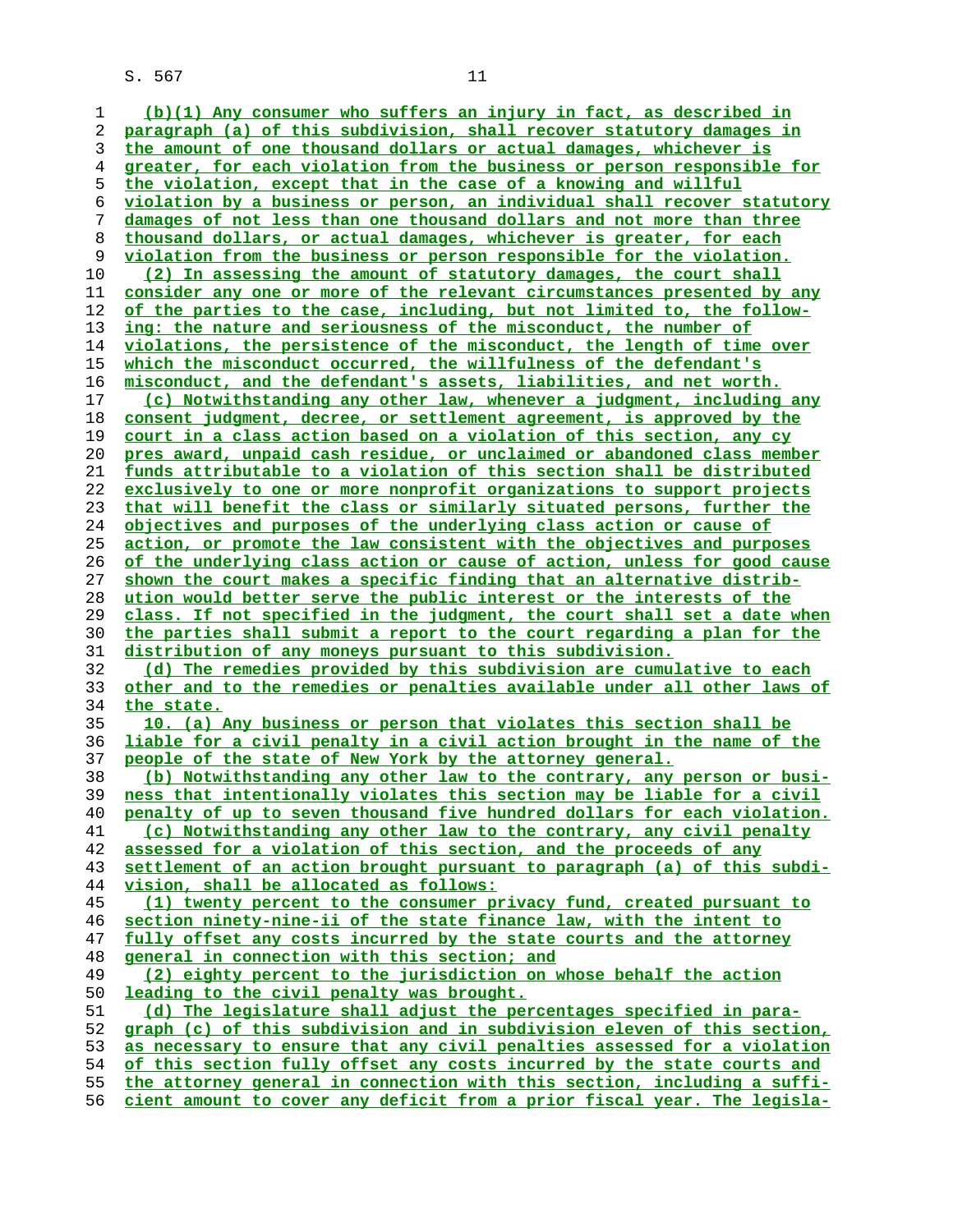| 1  | ture shall not direct a greater percentage of assessed civil penalties   |
|----|--------------------------------------------------------------------------|
| 2  | to the consumer privacy fund than reasonably necessary to fully offset   |
| 3  | any costs incurred by the state courts and the attorney general in       |
| 4  | <u>connection with this section.</u>                                     |
| 5  | 11. (a) Any person who becomes aware, based on non-public information,   |
| 6  | that a person or business has violated this section may file a civil     |
| 7  | action for civil penalties pursuant to subdivision ten of this section,  |
| 8  | if prior to filing such action, the person files with the attorney       |
| 9  | general a written request for the attorney general to commence the       |
|    |                                                                          |
| 10 | action. The request shall include a clear and concise statement of the   |
| 11 | grounds for believing a cause of action exists. The person shall make    |
| 12 | the non-public information available to the attorney general upon        |
| 13 | request.                                                                 |
| 14 | (1) If the attorney general files suit within ninety days from receipt   |
| 15 | of the written request to commence the action, no other action may be    |
| 16 | brought unless the action brought by the attorney general is dismissed   |
| 17 | without prejudice.                                                       |
| 18 | (2) If the attorney general does not file suit within ninety days from   |
| 19 | receipt of the written request to commence the action, the person        |
| 20 | requesting the action may proceed to file a civil action.                |
| 21 | (3) The time period within which a civil action shall be commenced       |
| 22 | shall be tolled from the date of receipt by the attorney general of the  |
| 23 | written request to either the date that the civil action is dismissed    |
|    |                                                                          |
| 24 | without prejudice, or for one hundred fifty days, whichever is later,    |
| 25 | but only for a civil action brought by the person who requested the      |
| 26 | attorney general to commence the action.                                 |
| 27 | (b) Notwithstanding paragraph (c) of subdivision ten of this section,    |
| 28 | if a judgment is entered against the defendant or defendants in an       |
| 29 | action brought pursuant to this subdivision, or the matter is settled,   |
| 30 | amounts received as civil penalties or pursuant to a settlement of the   |
| 31 | <u>action shall be allocated as follows:</u>                             |
| 32 | (1) If the action was brought by the attorney general upon a request     |
| 33 | made by a person pursuant to paragraph (a) of this subdivision, the      |
| 34 | person who made the request shall be entitled to fifteen percent of the  |
| 35 | civil penalties, and the remaining proceeds shall be deposited in the    |
| 36 | consumer privacy fund pursuant to section ninety-nine-ii of the state    |
| 37 | finance law.                                                             |
| 38 | (2) If the action was brought by the person who made the request         |
| 39 | pursuant to paragraph (a) of this subdivision, that person shall receive |
| 40 | an amount the court determines is reasonable for collecting the civil    |
| 41 | penalties on behalf of the government. The amount shall be not less than |
| 42 | twenty-five percent and not more than fifty percent of the proceeds of   |
| 43 | the action and shall be paid out of the proceeds. The remaining proceeds |
| 44 | shall be deposited in the consumer privacy fund pursuant to section      |
|    |                                                                          |
| 45 | ninety-nine-ii of the state finance law.                                 |
| 46 | (c) For purposes of this section, "non-public information" means         |
| 47 | information that has not been disclosed in a criminal, civil, or admin-  |
| 48 | istrative proceeding, in a government investigation, report, or audit,   |
| 49 | or by the news media or other public source of information, and that was |
| 50 | not obtained in violation of the law.                                    |
| 51 | 12. A business that suffers a breach of the security of the system       |
| 52 | involving consumers' personal information shall be deemed to have        |
| 53 | violated this section and may be held liable for such violation or       |
| 54 | violations under subdivisions nine, ten and eleven of this section, if   |
|    |                                                                          |

**the business has failed to implement and maintain reasonable security**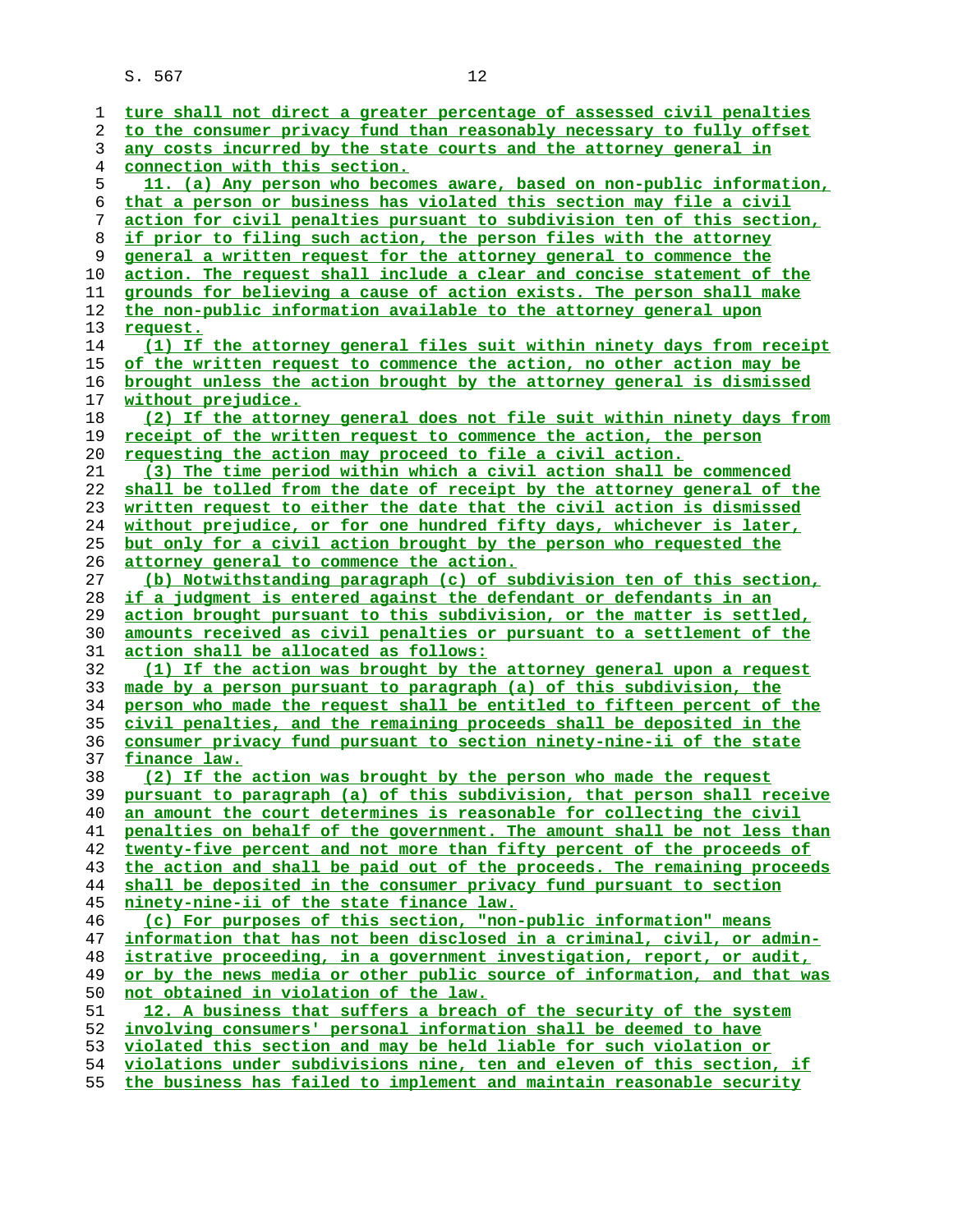| 1        | procedures and practices, appropriate to the nature of the information,                                                                  |
|----------|------------------------------------------------------------------------------------------------------------------------------------------|
| 2        | to protect the personal information from unauthorized disclosure.                                                                        |
| 3        | 13. This section is intended to further the constitutional right of                                                                      |
| 4        | privacy and to supplement existing laws relating to consumers' personal                                                                  |
| 5        | information. The provisions of this section are not limited to informa-                                                                  |
| 6        | tion collected electronically or over the internet, but apply to the                                                                     |
| 7        | collection and sale of all personal information collected by a business                                                                  |
| 8        | from consumers. Wherever possible, existing law relating to consumers'                                                                   |
| 9        | personal information should be construed to harmonize with the                                                                           |
| 10       | provisions of this section, but in the event of conflict between exist-                                                                  |
| 11       | ing law and the provisions of this section, the provisions of the law                                                                    |
| 12       | that afford the greatest protection for the right of privacy for consum-                                                                 |
| 13       | ers shall control.                                                                                                                       |
| 14       | 14. Nothing in this section shall prevent a city, county, city and                                                                       |
| 15       | county, municipality, or local agency from safeguarding the constitu-                                                                    |
| 16       | tional right of privacy by imposing additional requirements on busi-                                                                     |
| 17       | nesses regarding the collection and sale of consumers' personal informa-                                                                 |
| 18       | tion by businesses provided that the requirement does not prevent a                                                                      |
| 19       | person or business from complying with this section.                                                                                     |
| 20       | 15. (a) The attorney general shall adopt regulations in the following                                                                    |
| 21       | areas to further the purposes of this section:                                                                                           |
| 22       | (1) Adding additional categories to those enumerated in paragraph (c)                                                                    |
| 23       | of subdivision six and paragraph (m) of subdivision one of this section                                                                  |
| 24       | in order to address changes in technology, data collection practices,                                                                    |
| 25       | obstacles to implementation, and privacy concerns. In addition, upon                                                                     |
| 26       | receipt of a request made by a city attorney or district attorney to add                                                                 |
| 27       | a new category or categories, the attorney general shall promulgate a                                                                    |
| 28       | regulation to add such category or categories unless the attorney gener-                                                                 |
| 29       | al concludes, based on factual or legal findings, that there is a                                                                        |
| 30       | compelling reason not to add the category or categories. The attorney                                                                    |
| 31       | general may also add additional categories to those enumerated in para-                                                                  |
| 32       | graph (c) of subdivision six and paragraph (m) of subdivision one of                                                                     |
| 33       | this section in response to a petition filed;                                                                                            |
| 34       | (2) Adding additional items to the definition of "unique identifiers"                                                                    |
| 35       | to address changes in technology, data collection, obstacles to imple-                                                                   |
| 36       | mentation, and privacy concerns, and additional categories to the defi-                                                                  |
| 37       | nition of "designated methods for submitting requests" to facilitate a                                                                   |
| 38       | consumer's ability to obtain information from a business pursuant to                                                                     |
| 39       | subdivision six of this section;                                                                                                         |
| 40       | (3) Establishing any exceptions necessary to comply with state or                                                                        |
| 41       | federal law;                                                                                                                             |
| 42       | (4) Establishing rules and procedures: (A) to facilitate and govern                                                                      |
| 43       | the submission of a request by a consumer, and by an authorized agent of                                                                 |
| 44       | the consumer, to opt out of the sale of personal information pursuant to                                                                 |
| 45       | subparagraph one of paragraph (a) of subdivision seven of this section;                                                                  |
| 46       | (B) to govern a business's compliance with a consumer's opt out request;                                                                 |
| 47       | and (C) for the development and use of a recognizable and uniform opt                                                                    |
| 48<br>49 | out logo or button by all businesses to promote consumer awareness of<br>the opportunity to opt out of the sale of personal information; |
| 50       | (5) Adjusting the monetary threshold in clause (A) of subparagraph one                                                                   |
| 51       | of paragraph (b) of subdivision one of this section in January of every                                                                  |
| 52       | odd-numbered year to reflect any increase in the Consumer Price Index;                                                                   |
| 53       | (6) Establishing rules, procedures, and any exceptions necessary to                                                                      |
| 54       | ensure that the notices and information that businesses are required to                                                                  |
| 55       | provide pursuant to this section are provided in a manner so as to be                                                                    |
| 56       | easily understood by the average consumer, are accessible to consumers                                                                   |
|          |                                                                                                                                          |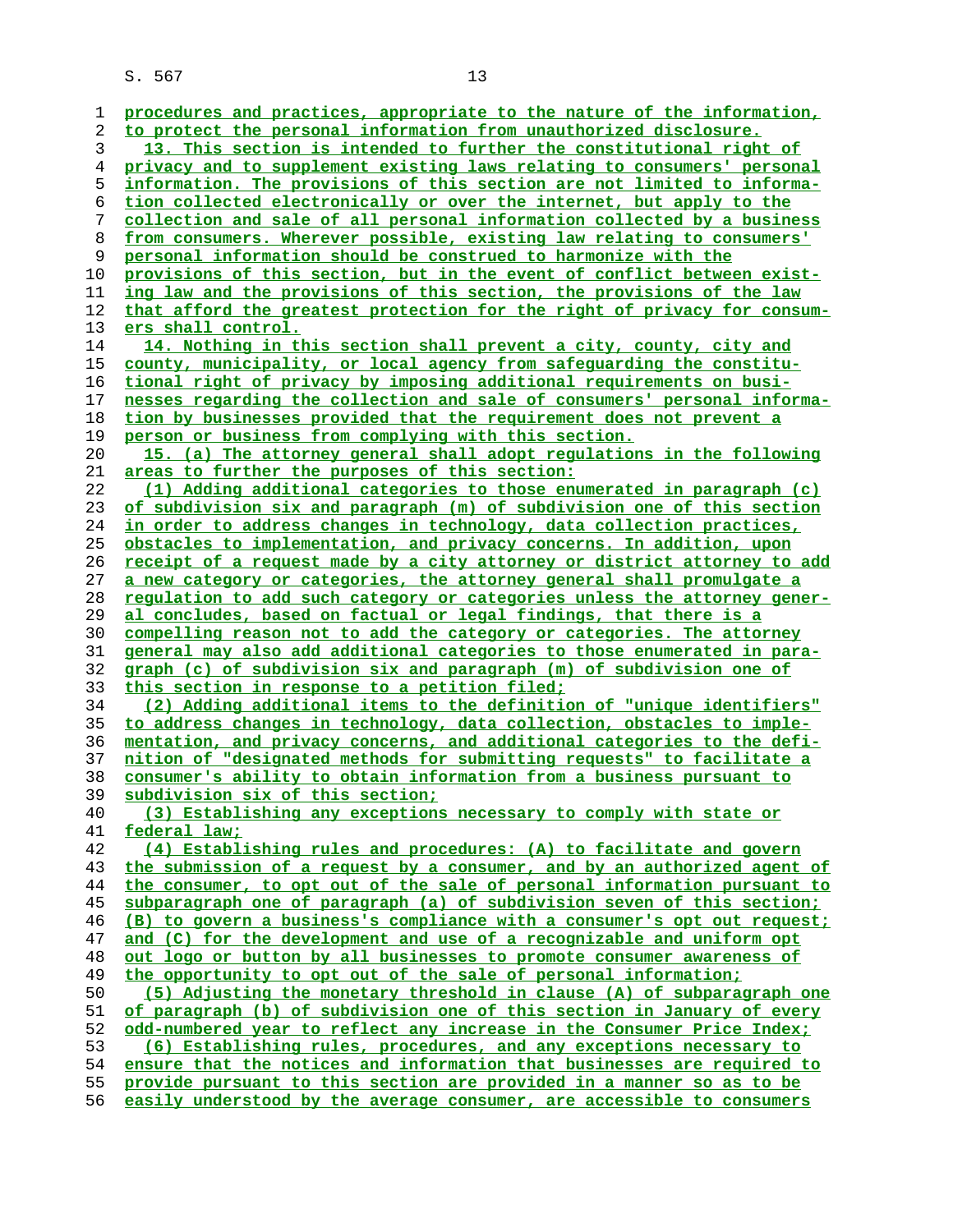| 1  | with disabilities, and are available in the language primarily used to         |
|----|--------------------------------------------------------------------------------|
| 2  | interact with the consumer;                                                    |
| 3  | (7) Establishing rules and procedures to further the purposes of               |
| 4  | subdivisions two and three of this section and to facilitate a consum-         |
| 5  | er's or the consumer's authorized agent's ability to obtain information        |
| 6  | pursuant to subdivision six of this section, with the goal of minimizing       |
|    |                                                                                |
| 7  | the administrative burden on consumers, taking into account available          |
| 8  | technology, security concerns, and the burden on the business, to govern       |
| 9  | a business's determination that a request for information received by a        |
| 10 | consumer is a verifiable request, including treating a request submitted       |
| 11 | through a password protected account maintained by the consumer with the       |
| 12 | business while the consumer is logged into the account as a verifiable         |
| 13 | request and providing a mechanism for a consumer who does not maintain         |
| 14 | an account with the business to request information through the busi-          |
| 15 | ness's authentication of the consumer's identity;                              |
|    |                                                                                |
| 16 | (8) Defining the term "valuable consideration" as used in subparagraph         |
| 17 | one of paragraph (q) of subdivision one of this section to ensure that a       |
| 18 | business that discloses, except as permitted by this section, a consum-        |
| 19 | er's personal information to a third party, including through a series         |
| 20 | of transactions involving multiple third parties, in exchange for any          |
| 21 | economic benefit is subject to this section, and to include business           |
| 22 | practices involving the disclosure of personal information in exchange         |
| 23 | for something of value. Valuable consideration does not include the            |
| 24 | exchange of value in a transaction involving non-commercial speech, such       |
| 25 | as journalism and political speech; and                                        |
|    |                                                                                |
| 26 | (9) Further interpret the terms "de-identified", "sell", "third                |
| 27 | party", and "business purpose" as set forth in subdivision one of this         |
| 28 | section, to address changes in technology, data collection, obstacles to       |
| 29 | <u>implementation, and privacy concerns and to ensure compliance with the </u> |
| 30 | purposes of this section, provided that such regulations do not reduce         |
| 31 | consumer privacy or the ability of consumers to stop the sale of their         |
| 32 | personal information.                                                          |
| 33 | (b) The attorney general shall be precluded from adopting regulations          |
| 34 | that limit or reduce the number or scope of categories of personal             |
| 35 | information enumerated in paragraph (c) of subdivision six and paragraph       |
| 36 | (m) of subdivision one of this section, or that limit or reduce the            |
| 37 | number or scope of categories added pursuant to subparagraph one of            |
|    |                                                                                |
| 38 | paragraph (a) of this subdivision, except as necessary to comply with          |
| 39 | subparagraph three of paragraph (a) of this subdivision. The attorney          |
| 40 | general shall also be precluded from reducing the scope of the defi-           |
| 41 | nition of "unique identifiers", except as necessary to comply with             |
| 42 | subparagraph three of paragraph (a) of this subdivision.                       |
| 43 | (c) To the extent the attorney general determines that it is necessary         |
| 44 | to adopt certain regulations in order to implement this section, the           |
| 45 | attorney general shall adopt any such regulations within six months of         |
| 46 | the date this section is adopted.                                              |
| 47 | (d) The attorney general may adopt additional regulations as necessary         |
| 48 | to further the purposes of this section.                                       |
|    |                                                                                |
| 49 | 16. If a series of steps or transactions were component parts of a             |
| 50 | single transaction intended from the beginning to be taken with the            |
| 51 | intention of avoiding the reach of this section, including the disclo-         |
| 52 | sure of information by a business to a third party in order to avoid the       |
| 53 | definition of "sell", a court shall disregard the intermediate steps or        |
| 54 | transactions for purposes of effectuating the purposes of this section.        |
| 55 | 17. Any provision of a contract or agreement of any kind that purports         |
| 56 | to waive or limit in any way a consumer's rights under this section,           |